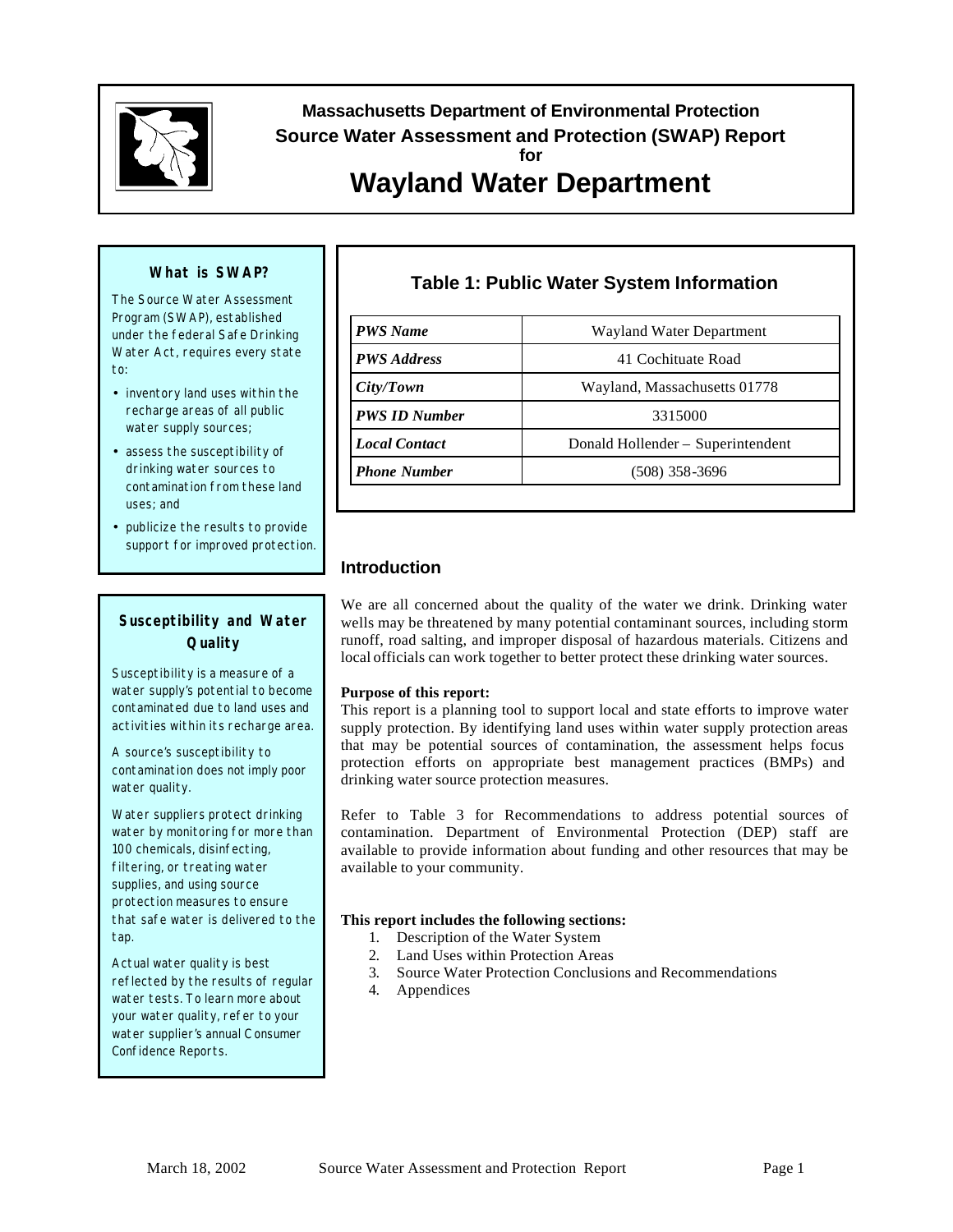## **What is a Protection Area?**

A well's water supply protection area is the land around the well where protection activities should be focused. Each well has a Zone I protective radius and a Zone II protection area.



#### **Glossary**

**Aquifer:** An underground waterbearing layer of permeable material that will yield water in a usable quantity to a well.

**Hydrogeologic Barrier:** An underground layer of impermeable material (i.e. clay) that resists penetration by water.

**Recharge Area:** The surface area that contributes water to a well.

**Zone I:** The area closest to a well; a 100 to 400 foot radius proporti onal to the well's pumping rate. This area should be owned or controlled by the water supplier and limited to water supply activities.

**Zone II:** The primary recharge area for the aquifer. This area is defined by hydrogeologic studies that must be approved by DEP. Refer to the attached map to determine the land within your Zone II.

## **Section 1: Description of the Water System**

| Zone II #: $8$           | <i>Susceptibility:</i> High |
|--------------------------|-----------------------------|
| <b>Well Names</b>        | <b>Source IDs</b>           |
| Happy Hollow GP Well #1  | 3315000-03G                 |
| Happy Hollow GP Well #2  | 3315000-04G                 |
| Meadowyiew GP Well #1    | 3315000-05G                 |
| <b>Zone II #: 81</b>     | <i>Susceptibility:</i> High |
| <b>Well Names</b>        | <b>Source IDs</b>           |
| Chamberlain GP Well      | 3315000-08G                 |
| <b>Zone II #: 221</b>    | <i>Susceptibility:</i> High |
| <b>Well Names</b>        | <b>Source IDs</b>           |
| Baldwin Pond Well #1     | 3315000-01G                 |
| Baldwin Pond GP Well #3  | 3315000-06G                 |
| Baldwin Pond Well #2     | 3315000-07G                 |
| Zone II #: $475$         | <i>Susceptibility:</i> High |
| <b>Well Names</b>        | <b>Source IDs</b>           |
| Campbell Road GP Well #1 | 3315000-02G                 |

The wells for the Wayland Water Department are located within four separate water supply protection areas, with portions extending into the towns of Framingham, Lincoln, and Sudbury. Each well has a Zone I radius of 400 feet. The wells are located in aquifers with a high vulnerability to contamination due to the absence of hydrogeologic barriers (i.e. clay) that can prevent contaminant migration. Please refer to the attached map of the Zone II.

For current information on monitoring results and treatment, please contact the Public Water System contact person listed above in Table 1 for a copy of the most recent Consumer Confidence Report. Drinking water monitoring reporting data is also available on the web at http://www.epa.gov/safewater/ccr1.html

## **Section 2: Land Uses in the Protection Areas**

The Zone IIs for Wayland are a mixture primarily of forest, wetlands, and residential land uses, with a small portion consisting of agriculture, commercial, and light industry (refer to attached map for details). Land uses and activities that are potential sources of contamination are listed in Table 2, with further detail provided in the Table of Regulated Facilities and Table of Underground Storage Tanks in Appendix B.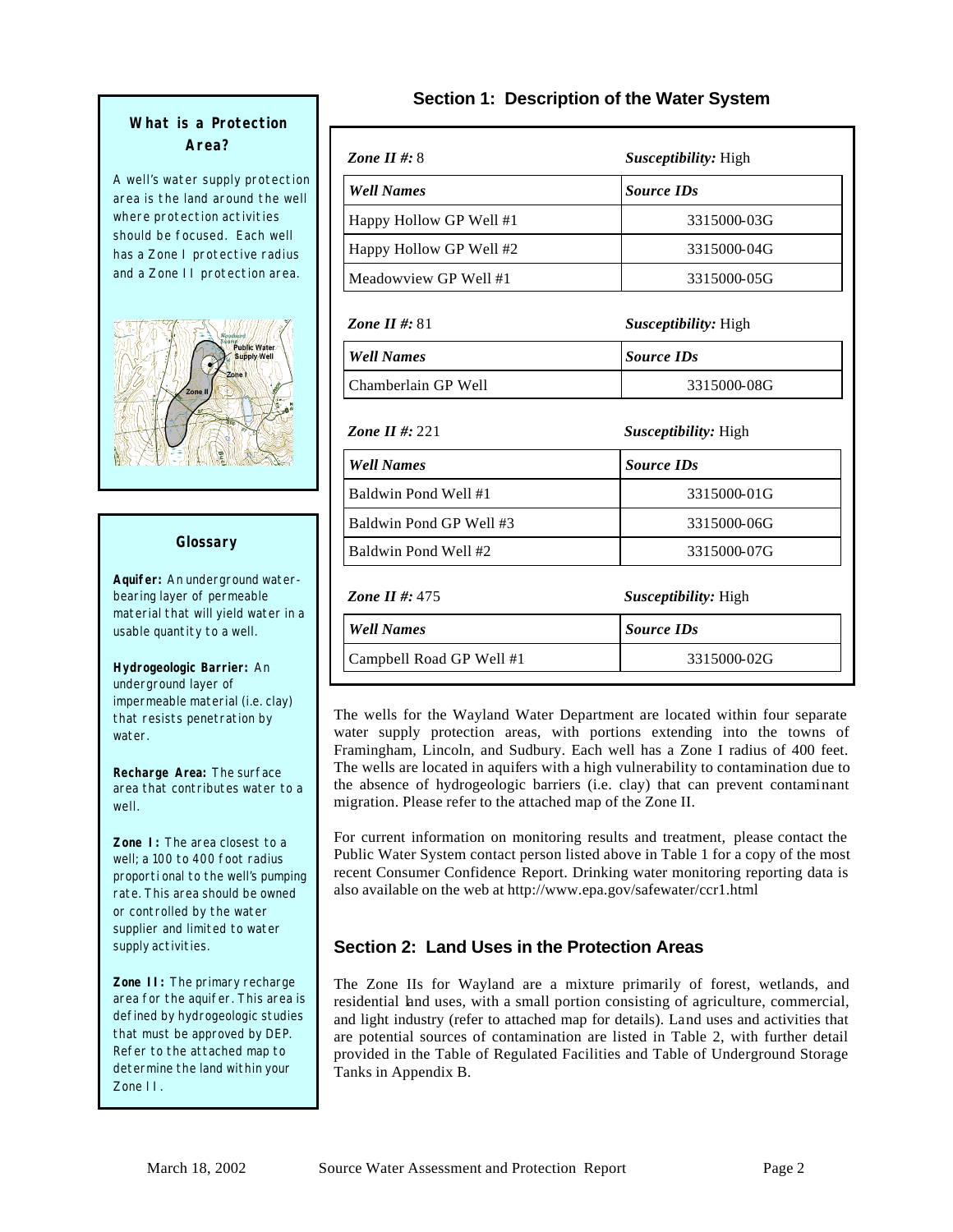#### **Key Land Uses and Protection Issues include:**

- 1. Inappropriate activities in Zone I
- 2. Agricultural activities
- 3. Residential land uses
- 4. Golf courses
- 5. Oil or hazardous material contamination sites
- 6. Comprehensive wellhead protection planning

The overall ranking of susceptibility to contamination for the system is high, based on the presence of at least one high threat land use within the water supply protection areas, as seen in Table 2.

**1. Inappropriate Activities in Zone I –** The Zone I for each of the wells is a 400 foot radius around the wellhead. Massachusetts drinking water regulations (310 CMR 22.00 Drinking Water) requires public water suppliers to own the Zone I, or control the Zone I through a conservation restriction. Only water supply activities are allowed in the Zone I. However, many public water supplies were developed prior to the Department's regulations and contain non-water supply activities such as homes, recreation fields, and public roads. The following non-water supply activities occur in the Zone I of some of the systems wells:

**Baldwin Pond Wells** - This area acts as the system's headquarters and includes district office activities associated with water supply operations (e.g. maintenance of equipment), and septic systems for the water office and adjacent homes, and Old Sudbury Road (Route 27).

**Happy Hollow Wells –** Portions of the high school parking lot and overnight bus parking occur in the Zone I for both wells.

**Meadowview Well –** There are several homes and a portion of Meadowview Road in the Zone I of this well.

**Chamberlain Well** - There are farming activities occuring in the Zone I of the Chamberlain Well.

## **Benefits**

## **of Source Protection**

Source Protection helps protect public health and is also good for fiscal fitness:

- Protects drinking water quality at the source
- Reduces monitoring costs through the DEP Waiver Program
- Treatment can be reduced or avoided entirely, saving treatment costs
- Prevents costly contamination clean-up
- Preventing contamination saves costs on water purchases, and expensive new source development

Contact your regional DEP office for more information on Source Protection and the Waiver Program.

#### **Zone I Recommendations:**

- $\checkmark$  To the extent possible, remove all non-water supply activities from each Zone I to comply with DEP's Zone I requirements.
- $\checkmark$  Use BMPs for the storage, use, and disposal of hazardous materials such as water supply chemicals and maintenance chemicals.
- $\checkmark$  Do not use or store pesticides, fertilizers or road salt within the Zone I.
- Keep any new non-water supply activities out of the Zone I.



C 2000 The Groundwater Foundation. Illustrated by C. Mansfield, The Groundwater F.

**2. Agricultural Activites –** Pesticides and fertilizers have the potential to contaminate a drinking water source if improperly stored, applied, or disposed. If not contained or applied properly, animal waste from barnyards, manure pits and field application are potential sources of contamination to ground and surface water.

#### **Agricultural Activities Recommendation:**

 $\checkmark$  Work with farmers in your protection areas to make them aware of your water supply and to encourage the use of a US Natural Resources Conservation Service farm plan to protect water supplies.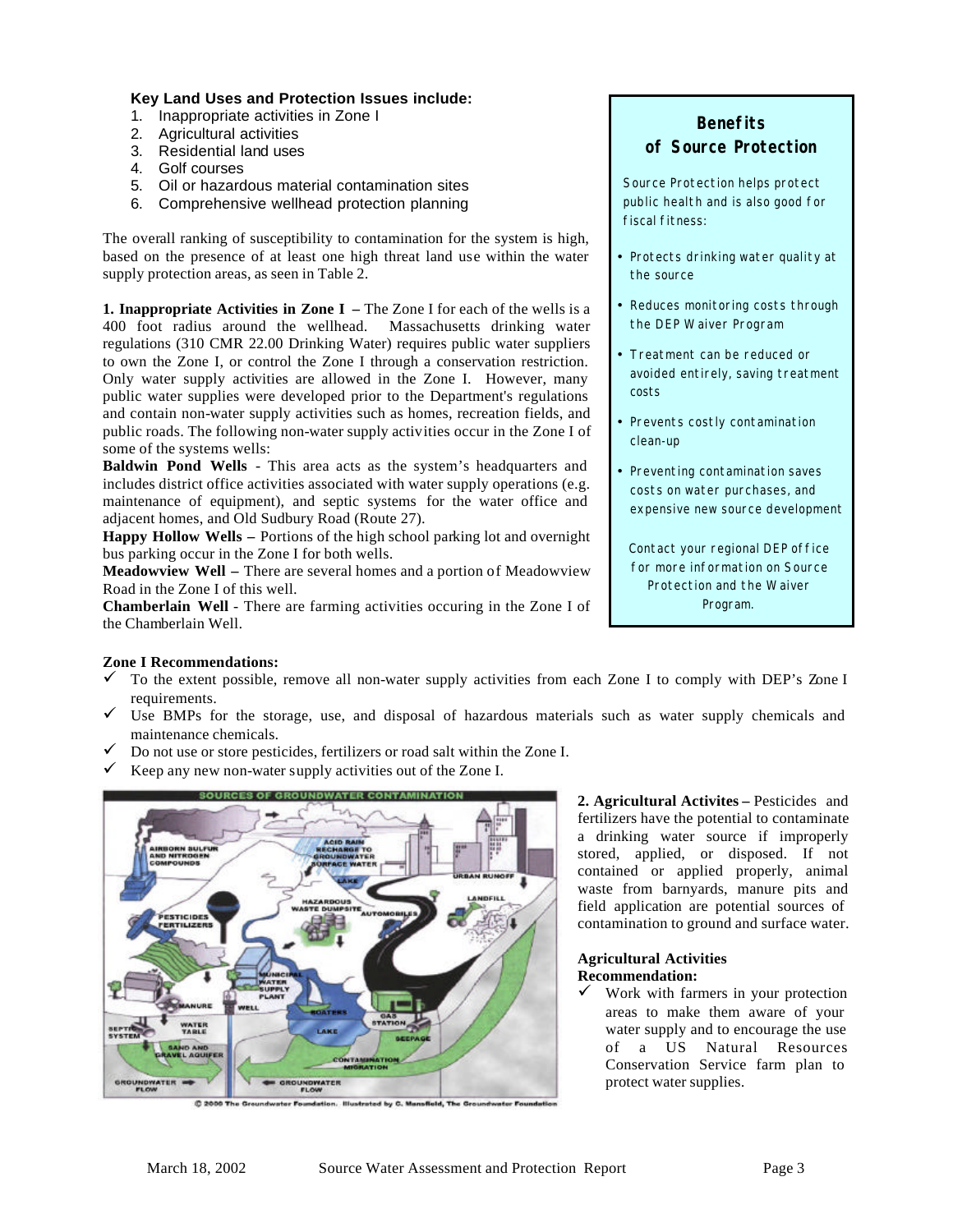$\checkmark$  Encourage farmers to participate in Integrated Pest Management (IPM) Certification: *Partners with Nature,* which is a voluntary, collaborative effort of the Department of Food and Agriculture (DFA), the UMass Extension, and the USDA's Farm Service Agency which recognizes growers who practice IPM. This program certifies the practice by which certain crops are grown. Growers who follow specific IPM guidelines, and complete a verification process become IPM-certified. Participants are licensed to display the *Partners with Nature* trademark, and receive educational and marketing materials for public distribution and display.

**3. Reside ntial Land Uses –** Approximately 78% of the Zone II consists of residential areas. Only a very small portion of these areas has public sewers, and so all residences use septic systems. If managed improperly, activities associated with residential areas can contribute to drinking water contamination. Common potential sources of contamination include:

#### **What are "BMPs?"**

Best Management Practices (BMPs) are measures that are used to protect and improve surface water and groundwater quality. BMPs can be structural, such as oil & grease trap catch basins, nonstructural, such as hazardous waste collection days or managerial, such as employee training on proper disposal procedures.

- **Septic Systems** Improper disposal of household hazardous chemicals to septic systems is a potential source of contamination to the groundwater because septic systems lead to the ground. If septic systems fail or are not properly maintained they could be a potential source of microbial contamination.
- **Household Hazardous Materials** Hazardous materials may include automotive wastes, paints, solvents, pesticides, fertilizers, and other substances. Improper use, storage, and disposal of chemical products used in homes are potential sources of contamination.
- **Heating Oil Storage** If managed improperly, Underground and Aboveground Storage Tanks (USTs and ASTs) can be potential sources of contamination due to leaks or spills of the fuel oil they store.
- **Stormwater** Catch basins transport stormwater from roadways and adjacent properties to the ground. As flowing stormwater travels, it pic ks up debris and contaminants from streets and lawns. Common potential contaminants include lawn chemicals, pet waste, and contaminants from automotive leaks, maintenance, washing, or accidents.

#### **Residential Land Use Recommendations:**

- Educate residents on best management practices (BMPs) for protecting water supplies. Distribute the fact sheet "Residents Protect Drinking Water" available on www.mass.gov/dep/brp/dws/protect.htm, which provides BMPs for common residential issues.
- $\checkmark$  Work with planners to control new residential developments in the water supply protection areas.
- $\checkmark$  Promote BMPs for stormwater management and pollution controls.



**5. Golf Courses -** Pesticides and fertilizers have the potential to contaminate a drinking water source if improperly stored, applied, or disposed. If managed improperly, Underground and Aboveground Storage Tanks (USTs and ASTs) can be potential sources of contamination due to leaks or spills of the fuel oil they store.

#### **Golf Courses Recommendations:**

Encourage the golf course grounds manager to incorporate an **Integrated Pest Management** (IPM) approach into their grounds maintenance program. IPM is an ecologically-based approach to pest control that links together several related components, including monitoring and scouting, biological controls, mechanical and/or other cultural practices, and pesticide applications. By combining a number of these different methods and practices, satisfactory pest control can be achieved with less impact on the environment.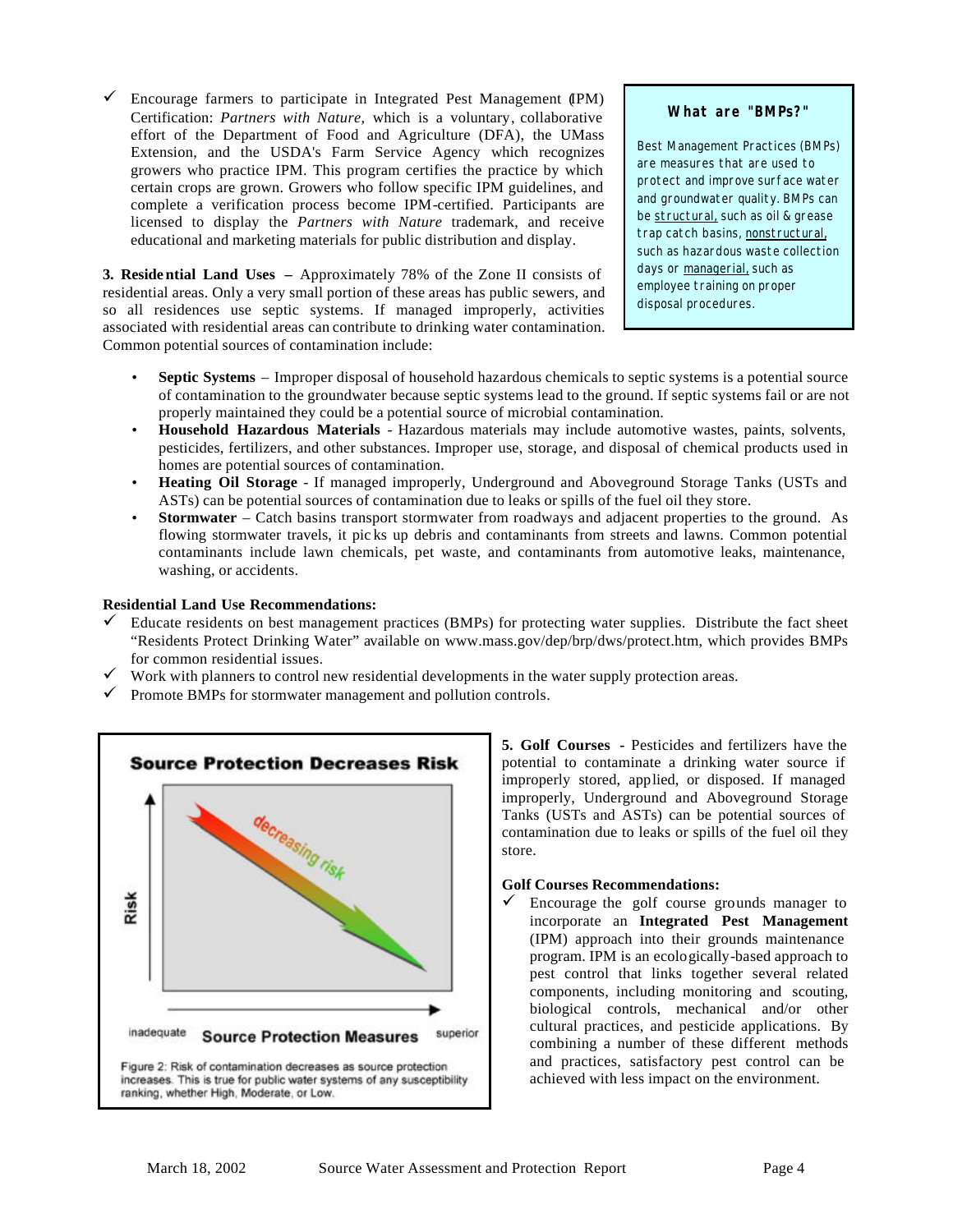#### **Potential Source of Contamination vs. Actual Contamination**

The activities listed in Table 2 are those that typically use, produce, or store contaminants of concern, which, if managed improperly, are potential sources of contamination (PSC).

It is important to understand that a release may never occur from the potential source of contamination provided facilities are using best management practices (BMPs). If BMPs are in place, the actual risk may be lower than the threat ranking identified in Table 2. Many potential sources of contamination are regulated at the federal, state and/or local levels, to further reduce the risk.

## **Table 2: Land Use in the Protection Areas (Zones I and II)**

For more information, refer to Appendix B: Regulated Facilities within the Water Supply Protection Area

| <b>Activities</b>                      | <b>Quantity</b> | Threat* | <b>Zone II</b><br>ID# | <b>Potential Source of Contamination*</b>                                                                           |
|----------------------------------------|-----------------|---------|-----------------------|---------------------------------------------------------------------------------------------------------------------|
| <b>Agricultural</b>                    |                 |         |                       |                                                                                                                     |
| Fertilizer Storage or<br>Use           | $\mathbf{1}$    | M       | 221                   | Leaks, spills, improper handling, or over-application of<br>fertilizers                                             |
| Landscaping                            | $\mathbf{1}$    | М       | 221                   | Leaks, spills, improper handling, or over-application of<br>fertilizers and pesticides                              |
| Manure Storage or<br>Spreading         | 1               | H       | 221                   | Manure (microbial contaminants): improper handling                                                                  |
| <b>Nurseries</b>                       | $\mathbf{1}$    | M       | 221                   | Leaks, spills, improper handling, or over-application of<br>fertilizers, pesticides, and other chemicals            |
| Pesticide Storage or<br>Use            | $\mathbf{1}$    | H       | 221                   | Leaks, spills, improper handling, or over-application of<br>pesticides                                              |
| <b>Commercial</b>                      |                 |         |                       |                                                                                                                     |
| <b>Body Shops</b>                      | $\mathbf{1}$    | H       | 221                   | Vehicle paints, solvents, and primer products: improper<br>management                                               |
| <b>Gas Stations</b>                    | 7               | H       | 221                   | Automotive fluids and fuels: spills, leaks, or improper handling or<br>storage                                      |
| Service Stations/<br>Auto Repair Shops | 4               | H       | 221                   | Automotive fluids, and solvents: spills, leaks, or improper<br>handling                                             |
| Cemeteries                             | 2               | M       | 221                   | Leaks, spills, improper handling, or over-application of<br>pesticides; historic embalming fluids (such as arsenic) |
| Dry Cleaners                           | 1               | H       | 221                   | Spills, leaks, or improper handling of solvents and wastes                                                          |
| <b>Golf Courses</b>                    | 2               | M       | 8, 221                | Over-application or improper handling of fertilizers or<br>pesticides                                               |
| Photo Processors                       | 1               | H       | 221                   | Photographic chemicals: spills, leaks, or improper handling or<br>storage                                           |
| <b>Industrial</b>                      |                 |         |                       |                                                                                                                     |
| Hazardous Materials<br>Storage         | 16              | H       | 8, 81,<br>221, 475    | Hazardous materials: spills, leaks, or improper handling or<br>storage                                              |
| <b>Residential</b>                     |                 |         |                       |                                                                                                                     |
| Fuel Oil Storage (at<br>residences)    | Numerous        | М       | 8, 81,<br>221, 475    | Fuel oil: spills, leaks, or improper handling                                                                       |
| Lawn Care/<br>Gardening                | <b>Numerous</b> | М       | 8, 81,<br>221, 475    | Pesticides: over-application or improper storage and<br>disposal                                                    |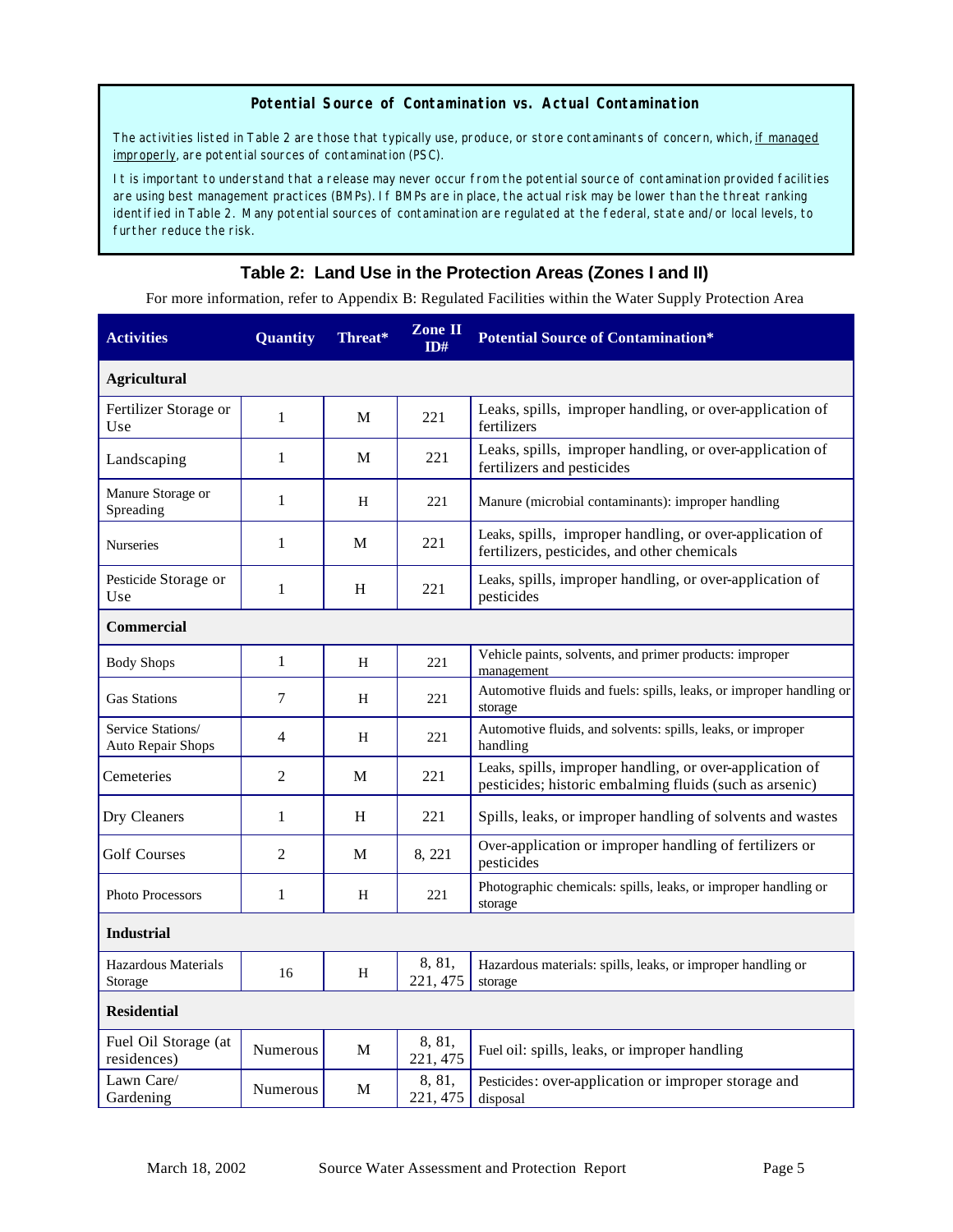| <b>Activities</b>                                                  | <b>Quantity</b> | Threat* | <b>Zone II</b><br>ID# | <b>Potential Source of Contamination*</b>                                                                                                                                         |  |  |
|--------------------------------------------------------------------|-----------------|---------|-----------------------|-----------------------------------------------------------------------------------------------------------------------------------------------------------------------------------|--|--|
| <b>Residential</b>                                                 |                 |         |                       |                                                                                                                                                                                   |  |  |
| Septic Systems /<br>Cesspools                                      | Numerous        | M       | 8, 81,<br>221, 475    | Household hazardous waste: improper disposal, and<br>microbial contaminants                                                                                                       |  |  |
| <b>Miscellaneous</b>                                               |                 |         |                       |                                                                                                                                                                                   |  |  |
| Aquatic Wildlife                                                   | Numerous        | L       | 8, 81,<br>221, 475    | Microbial contaminants                                                                                                                                                            |  |  |
| Landfills and Dumps                                                | $\mathbf{1}$    | H       | 8                     | Seepage of leachate                                                                                                                                                               |  |  |
| <b>Military Facilities (Past</b><br>And Present)                   | $\mathbf{1}$    | H       | 475                   | Spills, leaks, or improper handling or storage of<br>pesticides and herbicides, fuel, chemicals and other<br>materials; may include ordnance or waste landfill/dump<br>sites      |  |  |
| Oil or Hazardous<br><b>Material Sites</b>                          | 8               | ----    | 221                   | Oil or hazardous materials and waste: spills, leaks, or<br>improper handling or storage                                                                                           |  |  |
| Road And Maintenance<br>Depots                                     | $\mathbf{1}$    | M       | $\,8\,$               | Asphalt materials and other chemicals, aboveground and<br>underground storage tanks with gasoline and diesel storage:<br>spills, leaks, or improper handling of deicing materials |  |  |
| Colleges,<br>Schools,<br>and<br>Universities                       | 3               | М       | 8                     | Spills, leaks, or improper handling or storage of fuel oil,<br>laboratory, art, photographic, machine shop, and other<br>chemicals                                                |  |  |
| Small quantity hazardous<br>waste generators                       | $\overline{4}$  | M       | 221                   | Spills, leaks, or improper handling or storage of<br>hazardous materials and waste                                                                                                |  |  |
| Stormwater Drains/<br><b>Retention Basins</b>                      | <b>Numerous</b> | L       | 8, 81,<br>221, 475    | Debris, pet waste, and chemicals in stormwater from<br>roads, parking lots, and lawns                                                                                             |  |  |
| Transmission Line Rights-<br>of-Way - Type: electric               | 1               | L       | $8\,$                 | Construction and corridor maintenance, over-application<br>or improper handling of pesticides                                                                                     |  |  |
| <b>Transportation Corridors</b>                                    | $\mathbf{1}$    | M       | 8, 221                | Accidental leaks or spills of fuels and other hazardous<br>materials, over-application or improper handling of<br>pesticides                                                      |  |  |
| Underground<br>Storage<br>Tanks                                    | 17              | H       | 221                   | Spills, leaks, or improper handling stored materials                                                                                                                              |  |  |
| Very Small Quantity<br>Hazardous Waste<br>Generator                | 5               | L       | 221                   | Hazardous materials and waste: spills, leaks, or improper<br>handling or storage                                                                                                  |  |  |
| Treatment<br>Wastewater<br>Plant/Collection<br>Facility/<br>Lagoon | $\mathbf{1}$    | M       | 221                   | Treatment chemicals or equipment maintenance materials:<br>improper handling or storage; wastewater, improper<br>management                                                       |  |  |

Water Supply Protection Area % that is Sewered  $=$  <1%

Notes**:** 

1. When specific potential contaminants are not known, typical potential contaminants or activities for that type of land use are listed. Facilities within the watershed may not contain all of these potential contaminant sources, may contain other potential contaminant sources, or may use Best Management Practices to prevent contaminants from reaching drinking water supplies.

2. For more information on regulated facilities, refer to Appendix 3: Regulated Facilities within the Water Supply Protection Area information about these potential sources of contamination.

3. For information about Oil or Hazardous Materials Sites in your protection areas, refer to Appendix B: Tier Classified Oil and/or Hazardous Material Sites.

**THREAT RANKING** - The rankings (high, moderate or low) represent the relative threat of each land use compared to other PSCs. The ranking of a particular PSC is based on a number of factors, including: the type and quantity of chemicals typically used or generated by the PSC; the characteristics of the contaminants (such as toxicity, environmental fate and transport); and the behavior and mobility of the pollutants in soils and groundwater.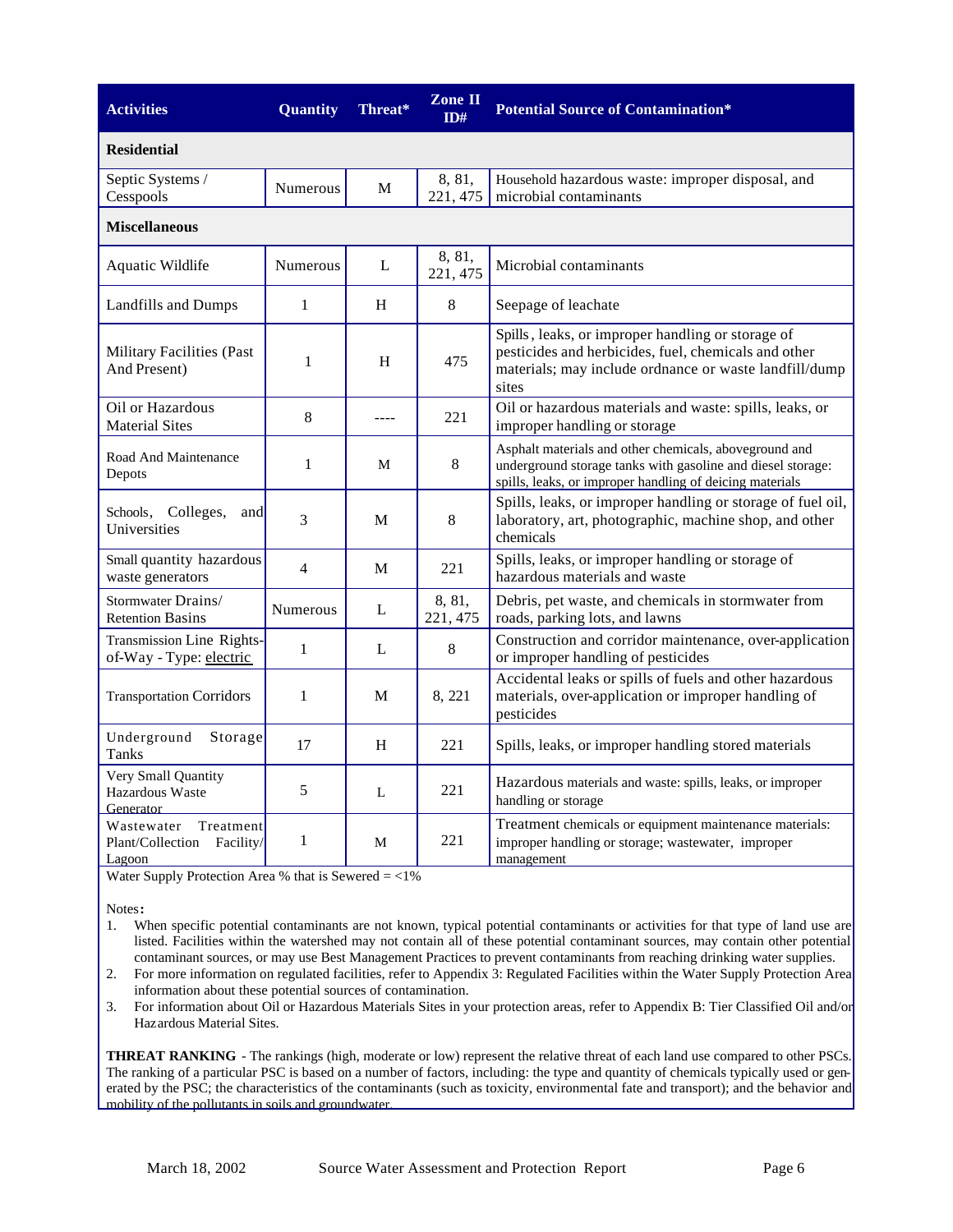¸ Promote **Best Management Practices** (BMPs) for fuel oil storage, hazardous material handling, storage, disposal, and emergency response planning.

**6. Presence of Oil or Hazardous Material Contamination Sites** – The Zone II contains DEP Tier Classified Oil and/or Hazardous Material Release Sites indicated on the map as Release Tracking Numbers 30003325, 30013302, 3-0013574, 3-0014042, 3-0015706, 3-0015943, 3-0019482. Refer to the attached map and Appendix 3 for more information.

#### **Oil or Hazardous Material Contamination Sites Recommendation:**

 $\checkmark$  Monitor progress on any ongoing remedial action conducted for the known oil or contamination sites.

**7. Protection Planning –** The Town of Wayland has water supply protection controls that meet DEP's Wellhead Protection regulations 310 CMR 22.21(2). Protection planning protects drinking water by managing the land area that supplies water to a well. A Wellhead Protection Plan coordinates community efforts, identifies protection strategies, establishes a timeframe for implementation, and provides a forum for public participation. There are resources available to help communities develop a plan for protecting drinking water supply wells.

#### **Protection Planning Recommendations:**

 $\checkmark$  Develop a Wellhead Protection Plan. Establish a protection team, and refer them to http://mass.gov/dep/brp/dws/protect.htm for a copy of DEP's guidance, "Developing a Local Wellhead Protection Plan".

Other land uses and activities within the Zone II that may be potential contaminant sources include auto repair shops, gas stations, and schools. Refer to Table 2 and Appendix 2 for more information about these land uses.

Identifying potential sources of contamination is an important initial step in protecting your drinking water sources. Further local investigation will provide more in-depth information and may identify new land uses and activities that are potential sources of contamination. Once potential sources of contamination are identified, specific recommendations like those below should be used to better protect your water supply.

**Top 5 Reasons to Develop a Local Wellhead Protection Plan**

**O** Reduces Risk to Human **Health** 

**Q** Cost Effective! Reduces or Eliminates Costs Associated With:

- Increased groundwater monitoring and treatment
- Water supply clean up and remediation
- Replacing a water supply
- Purchasing water

é Supports municipal bylaws, making them less likely to be challenged

 $\bullet$  Ensures clean drinki ng water supplies for future generations

ê Enhances real estate values – clean drinking water is a local amenity. A community known for its great drinking water in a place people want to live and businesses want to locate.

## **Section 3: Source Water Protection Conclusions and Recommendations**

#### **Current Land Uses and Source Protection:**

As with many water supply protection areas, the system Zone IIs contain potential sources of contamination. However, source protection measures reduce the risk of actual contamination, as illustrated in Figure 2. The water supplier is commended for taking an active role in promoting source protection measures in the Water Supply Protection Areas through:

- Applying for, and receiving a Source Protection Grant from DEP for the replacement of the Baldwin Pond Wells facility's septic system with a tight tank.
- A land acquisition program that focuses on source protection.

#### **Source Protection Recommendations:**

To better protect drinking water sources for the future:

- Inspect the Zone I regularly, and when feasible, remove any non-water supply activities.
- $\checkmark$  Educate residents on ways they can help you to protect drinking water sources.
- $\checkmark$  Work with emergency response teams to ensure that they are aware of the stormwater drainage in your Zone II and to cooperate on responding to spills or accidents.
- $\checkmark$  Partner with local businesses to ensure the proper storage, handling, and disposal of hazardous materials.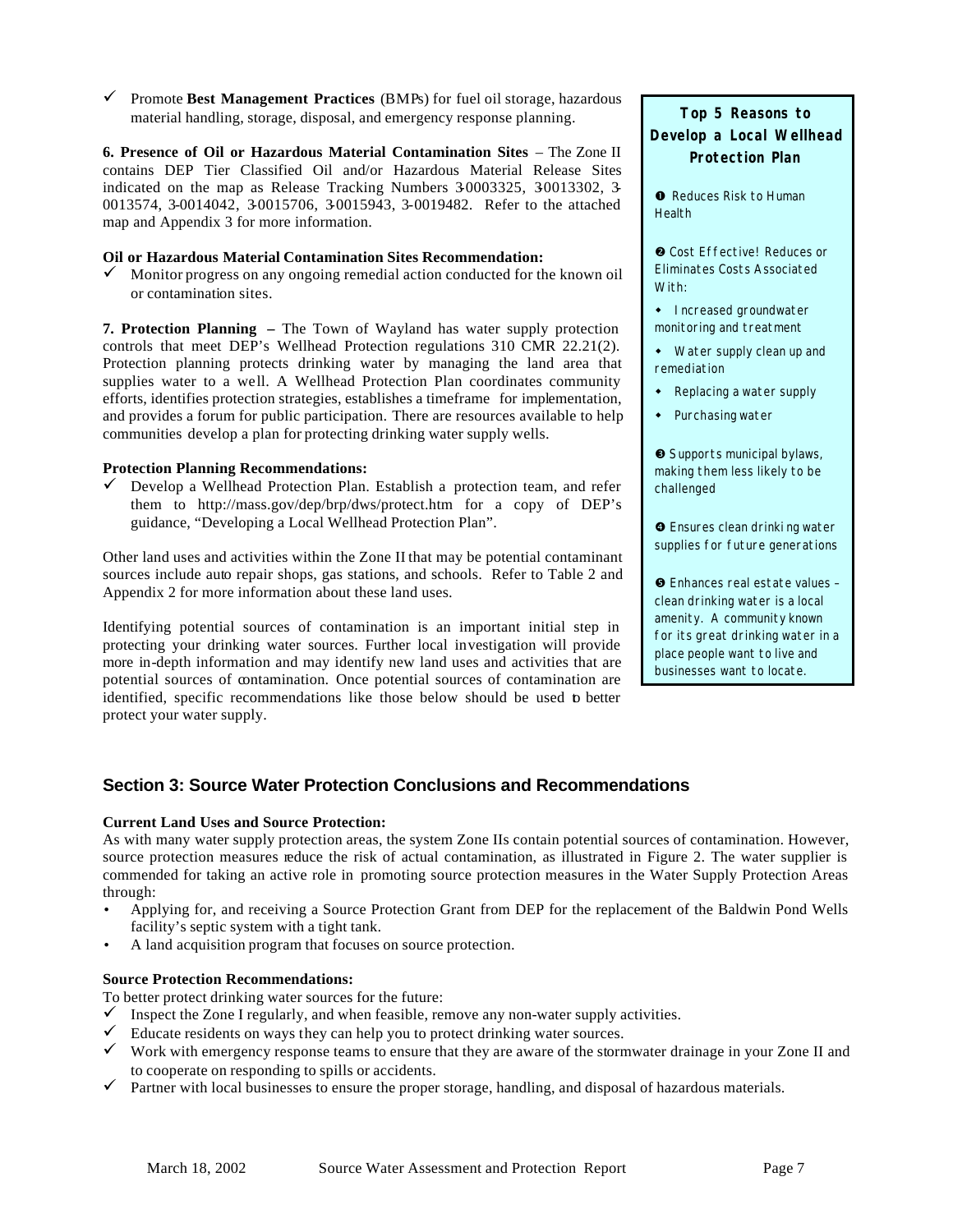- $\checkmark$  Monitor progress on any ongoing remedial action conducted for the known oil or contamination sites.
- $\checkmark$  Work with farmers in your protection areas to make them aware of your water supply and to encourage the use of a NRCS farm plan to protect water supplies.
- $\checkmark$  Develop and implement a Wellhead Protection Plan.

#### **Resources for Drinking Water Source Protection:**

These recommendations are only part of your ongoing local drinking water source protection. Additional source protection recommendations are listed in Table 3, the Key Issues above and Appendix A.

DEP staff, informational documents, and resources are available to help you build on this SWAP report as you continue to improve drinking water protection in your community. The Department's Wellhead Protection Grant Program and Source Protection Grant Program provide funds to assist public water suppliers in addressing water supply source protection through local projects. Protection recommendations discussed in this document may be eligible for funding under the Grant Program. Please note: each spring DEP posts a new Request for Response for the Grant Program (RFR).

#### **Additional Documents:**

To help with source protection efforts, more information is available by request or online at mass.gov/dep/brp/dws including:

1. Water Supply Protection Guidance Materials such as model regulations, Best Management Practice information, and general water supply protection information.

2. MA DEP SWAP Strategy

3. Land Use Pollution Potential Matrix

4. Draft Land/Associated Contaminants Matrix

Other grants and loans are available through the Drinking Water State Revolving Loan Fund, the Clean Water State Revolving Fund, and other sources. For more information on grants and loans, visit the Bureau of Resource Protection's Municipal Services web site at: http://mass.gov/dep/brp/mf/mfpubs.htm.

#### **Conclusion:**

The assessment and protection recommendations in this SWAP report are provided as a tool to encourage community discussion, support ongoing source protection efforts, and help set local drinking water protection priorities. Citizens and community officials should use this SWAP report to spur discussion of local drinking water protection measures. The water supplier should supplement this SWAP report with local information on potential sources of contamination and land uses. Local information should be maintained and updated periodically to reflect land use changes in the Zone II. Use this information to set priorities, target inspections, focus education efforts, and to develop a long-term drinking water source protection plan.

#### **For More Information**

Contact Anita Wolovick in DEP's Wilmington Office at (978) 661- 7768 for more information and assistance on improving current protection measures.

Copies of this report have been provided to the public water supplier, board of health, and the town.

## **Section 4: Appendices**

- A. Protection Recommendations
- B. Regulated Facilities within the Water Supply Protection Area
- C. Table of Tier Classified Oil and/or Hazardous Material Sites within the Water Supply Protection Areas
- D. Additional Documents on Source Protection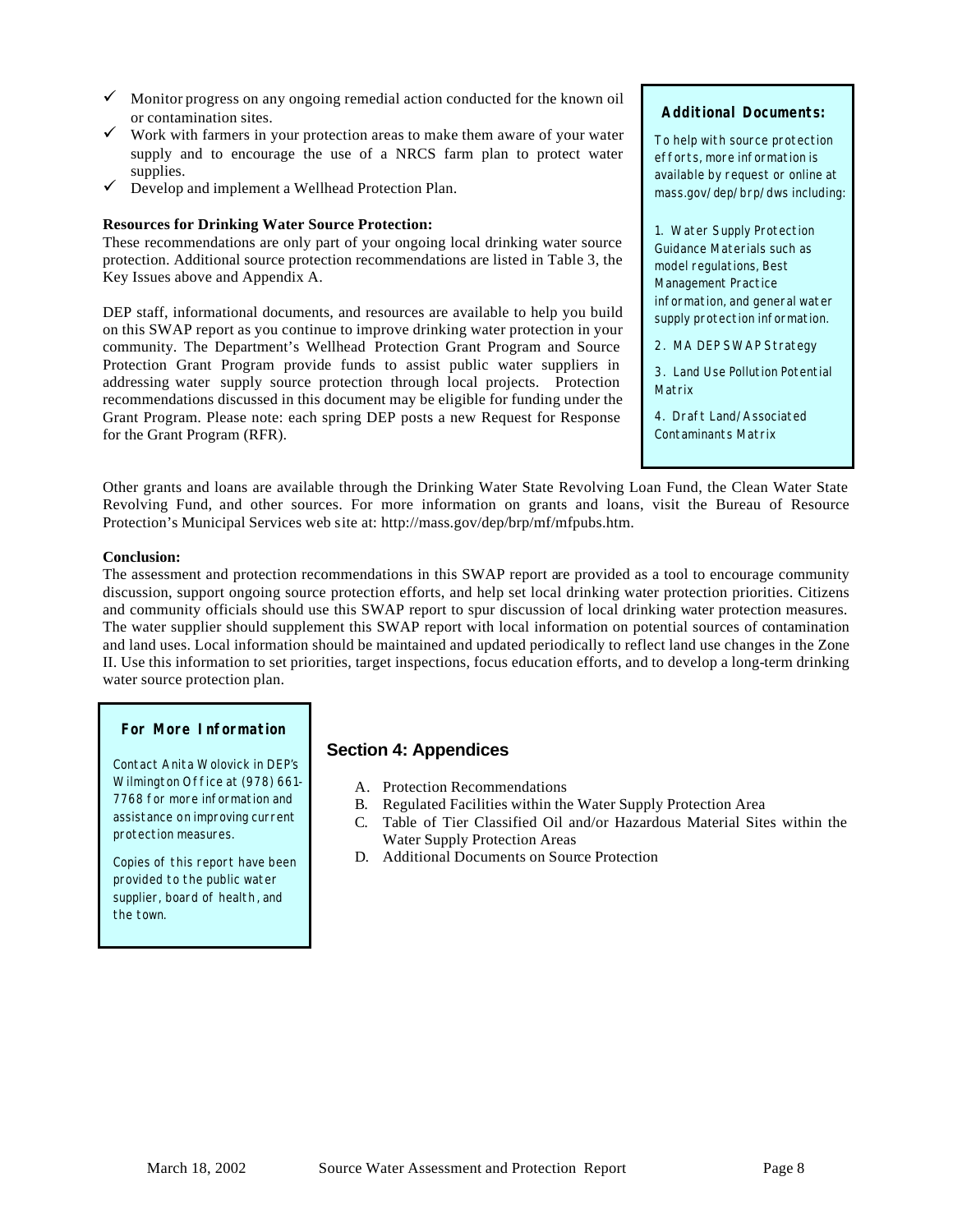| <b>Protection Measures</b>                                                                           | <b>Status</b>                                                                              | <b>Recommendations</b>                                                                                                                                                                                                                                                                                                          |
|------------------------------------------------------------------------------------------------------|--------------------------------------------------------------------------------------------|---------------------------------------------------------------------------------------------------------------------------------------------------------------------------------------------------------------------------------------------------------------------------------------------------------------------------------|
| Zone I                                                                                               |                                                                                            |                                                                                                                                                                                                                                                                                                                                 |
|                                                                                                      | <b>YES</b>                                                                                 | Follow Best Management Practices (BMP's) that focus on<br>good housekeeping, spill prevention, and operational<br>practices to reduce the use and release of hazardous<br>materials.                                                                                                                                            |
| Does the Public Water Supplier (PWS)<br>own or control the entire Zone I?                            | N <sub>O</sub><br>Baldwin Pond<br>Wells, Happy<br>Hollow Wells,<br>and Meadowview<br>Well) | To the extent possible, remove all non water supply<br>activities from each Zone I to comply with DEP's Zone I<br>requirements. Investigate options for gaining ownership or<br>control of the Zone I for these sources.                                                                                                        |
| Is the Zone I posted with "Public Drinking"<br>Water Supply" Signs?                                  | <b>YES</b>                                                                                 | Additional economical signs are available from the<br>Northeast Rural Water Association (802) 660-4988.                                                                                                                                                                                                                         |
| Is Zone I regularly inspected?                                                                       | YES                                                                                        | Continue daily inspections of drinking water protection<br>areas.                                                                                                                                                                                                                                                               |
| Are water supply-related activities the<br>only activities within the Zone I?                        | N <sub>O</sub>                                                                             | Monitor non-water supply activities in Zone Is, and<br>investigate options for removing these activities.                                                                                                                                                                                                                       |
| Municipal Controls (Zoning Bylaws, Health Regulations, and General Bylaws)                           |                                                                                            |                                                                                                                                                                                                                                                                                                                                 |
| Does the municipality have Wellhead<br>Protection Controls that meet 310 CMR<br>22.21(2)?            | <b>YES</b>                                                                                 | The Town "Aquifer Protection District" bylaw meets DEP's<br>best efforts for wellhead protection. Refer to www.state.ma.<br>us/dep/brp/dws/for model bylaws and health regulations, and<br>current regulations.                                                                                                                 |
| Do neighboring communities protect the<br>Zone II areas extending into their<br>communities?         | <b>Unknown</b>                                                                             | Work with the towns of Framingham, Lincoln, and Sudbury<br>to develop land use restrictions that meet 310 CMR 22.21<br>(2), and to include Wayland's Zone IIs in their wellhead<br>protection controls.                                                                                                                         |
| <b>Planning</b>                                                                                      |                                                                                            |                                                                                                                                                                                                                                                                                                                                 |
| Does the PWS have a Wellhead Protection<br>Plan?                                                     | N <sub>O</sub>                                                                             | Develop a wellhead protection plan. Follow "Developing a<br>Local Wellhead Protection Plan" available at: www.state.ma.<br>us/dep/brp/dws/.                                                                                                                                                                                     |
| Does the PWS have a formal "Emergency<br>Response Plan" to deal with spills or other<br>emergencies? | <b>YES</b>                                                                                 | Augment plan by developing a joint emergency response<br>plan with fire department, Board of Health, DPW, and local<br>and state emergency officials. Coordinate emergency<br>response drills with local teams.                                                                                                                 |
| Does the municipality have a wellhead<br>protection committee?                                       | N <sub>O</sub>                                                                             | Establish committee; include representatives from citizens'<br>groups, neighboring communities, and the business<br>community.                                                                                                                                                                                                  |
| Does the Board of Health conduct<br>inspections of commercial and industrial<br>activities?          | N <sub>O</sub>                                                                             | For more guidance see "Hazardous Materials Management:<br>A Community's Guide" at www.state.ma.us/dep/brp/dws/files/<br>hazmat.doc                                                                                                                                                                                              |
| Does the PWS provide wellhead<br>protection education?                                               | N <sub>O</sub>                                                                             | Currently, the only outreach is through the annual Consumer<br>Confidence Report. Increase residential outreach through<br>bill stuffers, school programs, Drinking Water Week<br>activities, and coordination with local groups. Aim<br>additional efforts at commercial, industrial and municipal<br>uses within the Zone II. |

## **Table 3: Current Protection and Recommendations**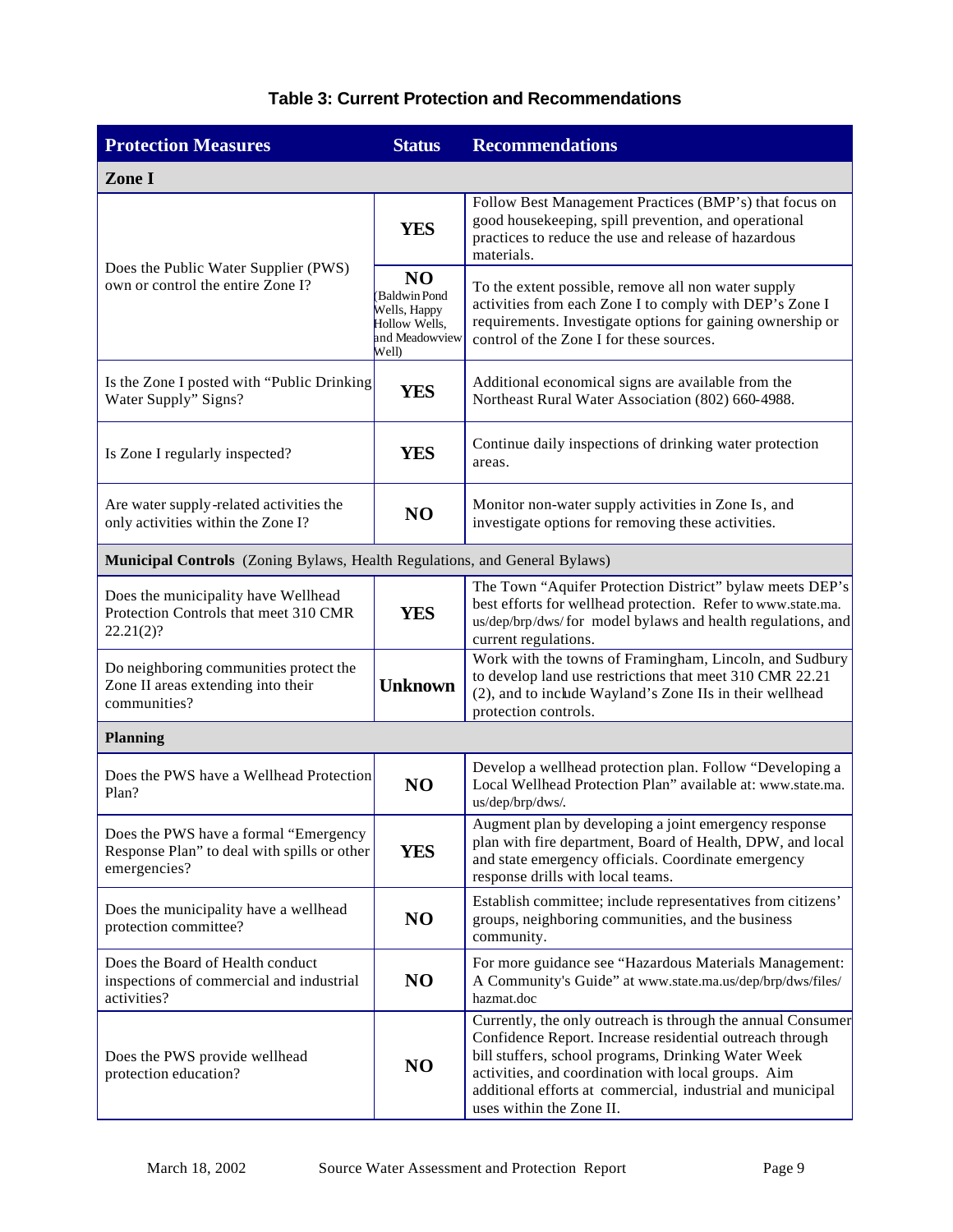## **APPENDIX A: DEP PERMITTED FACILITIES WITHIN WAYLAND WATER SUPPLY PROTECTION AREAS**

| <b>DEP</b><br><b>FACILITY</b><br><b>NUMBER</b> | <b>FACILITY NAME</b>                      | <b>STREET ADDRESS</b> | <b>TOWN</b>    | <b>PERMITTED ACTIVITY</b> | <b>ACTIVITY CLASS</b>                                                          |
|------------------------------------------------|-------------------------------------------|-----------------------|----------------|---------------------------|--------------------------------------------------------------------------------|
| 30802                                          | <b>WAYLAND COUNTRY</b><br><b>CLUB</b>     | 121 OLD SUDBURY RD    | <b>WAYLAND</b> | <b>HANDLER</b>            | SMALL QUANTITY GENERATOR                                                       |
| 135841                                         | <b>COOKS AUTOMOTIVE</b><br>(CONCORD OIL)  | 356 BOSTON POST RD    | WAYLAND        | <b>HANDLER</b>            | SMALL QUANTITY GENERATOR -<br>WASTE OIL/PCBS ONLY                              |
| 135841                                         | <b>COOKS AUTOMOTIVE</b><br>INC / CITGO    | 356 BOSTON POST RD    | <b>WAYLAND</b> | <b>FUEL DISPENSER</b>     | <b>FUEL DISPENSER</b>                                                          |
| 209293                                         | <b>DAVE STARMER</b><br><b>TEXACO</b>      | 338 BOSTON POST RD    | WAYLAND        | <b>FUEL DISPENSER</b>     | <b>FUEL DISPENSER</b>                                                          |
| 177638                                         | EXXON CO USA 35692                        | 28 BOSTON POST RD     | <b>WAYLAND</b> | <b>HANDLER</b>            | <b>VERY SMALL QUANTITY</b><br><b>GENERATOR</b>                                 |
| 320142                                         | <b>POLAROID</b><br><b>CORPORATION</b>     | 400 BOSTON POST RD    | <b>WAYLAND</b> | <b>HANDLER</b>            | <b>VERY SMALL QUANTITY</b><br><b>GENERATOR</b>                                 |
| 320142                                         | <b>POLAROID</b><br><b>CORPORATION</b>     | 400 BOSTON POST RD    | <b>WAYLAND</b> | <b>HANDLER</b>            | <b>VERY SMALL QUANTITY</b><br><b>GENERATOR</b>                                 |
| 320142                                         | <b>POLAROID</b><br><b>CORPORATION</b>     | 400 BOSTON POST RD    | <b>WAYLAND</b> | <b>HANDLER</b>            | <b>VERY SMALL QUANTITY</b><br><b>GENERATOR - WASTE OIL/PCBS</b><br><b>ONLY</b> |
| 320142                                         | <b>POLAROID</b><br><b>CORPORATION</b>     | 400 BOSTON POST RD    | <b>WAYLAND</b> | <b>HANDLER</b>            | <b>VERY SMALL QUANTITY</b><br><b>GENERATOR - WASTE OIL/PCBS</b><br><b>ONLY</b> |
| 135842                                         | <b>SHEPARDS MOBIL</b><br>STA.             | 268 BOSTON POST RD    | <b>WAYLAND</b> | <b>FUEL DISPENSER</b>     | <b>FUEL DISPENSER</b>                                                          |
| 135842                                         | <b>SHEPARDS MOBIL</b><br>STA.             | 268 BOSTON POST RD    | <b>WAYLAND</b> | <b>HANDLER</b>            | SMALL QUANTITY GENERATOR -<br><b>WASTE OIL/PCBS ONLY</b>                       |
| 34923                                          | <b>STARMER DAVID</b><br><b>TEXACO</b>     | 338 BOSTON POST RD    | <b>WAYLAND</b> | <b>HANDLER</b>            | <b>VERY SMALL QUANTITY</b><br><b>GENERATOR</b>                                 |
| 131926                                         | <b>STATE ROAD AUTO</b><br><b>BODY INC</b> | 292 BOSTON POST RD    | <b>WAYLAND</b> | <b>HANDLER</b>            | <b>VERY SMALL QUANTITY</b><br><b>GENERATOR</b>                                 |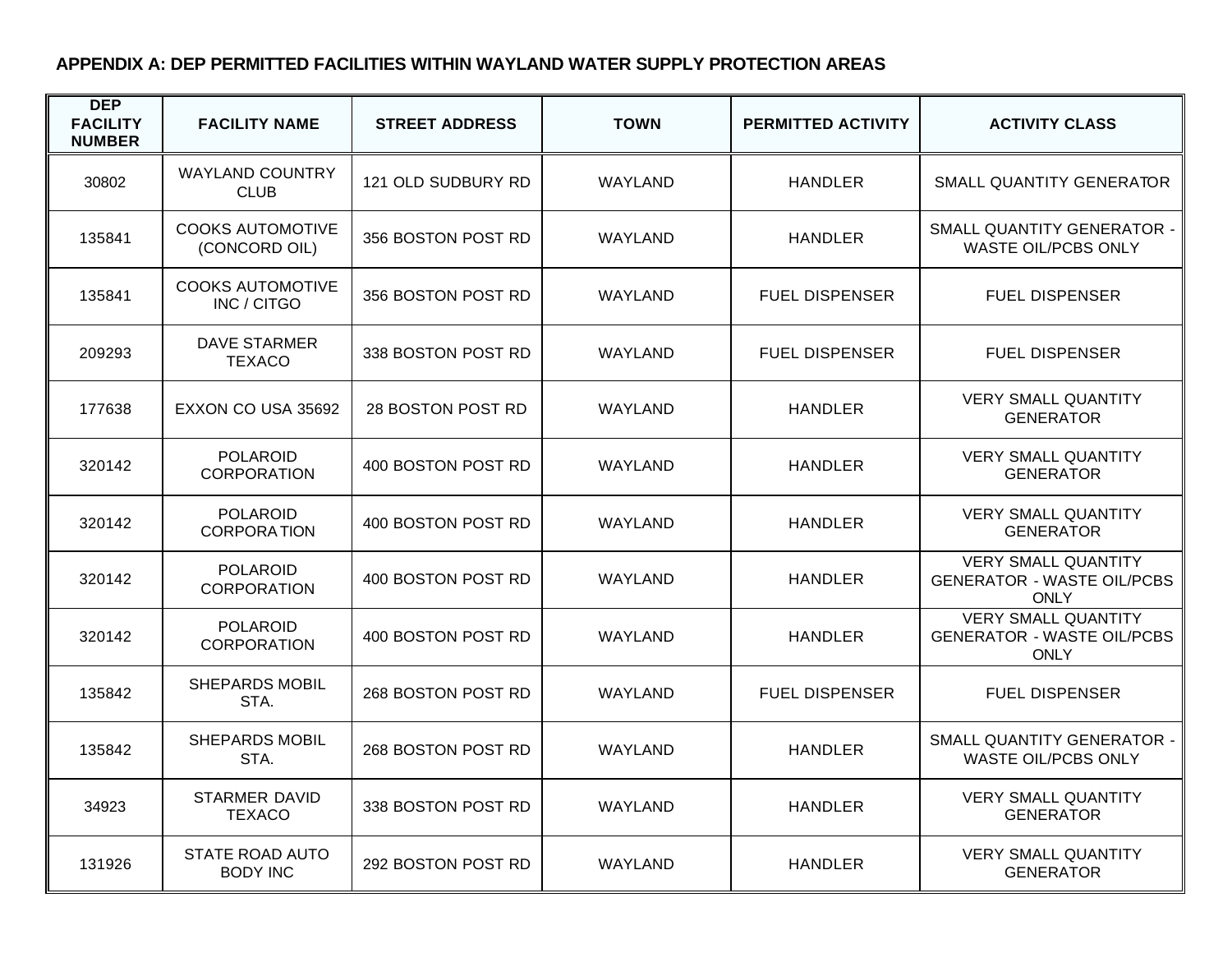| <b>DEP</b><br><b>FACILITY</b><br><b>NUMBER</b> | <b>FACILITY NAME</b>                    | <b>STREET ADDRESS</b> | <b>TOWN</b> | <b>PERMITTED ACTIVITY</b> | <b>ACTIVITY CLASS</b>                                                          |
|------------------------------------------------|-----------------------------------------|-----------------------|-------------|---------------------------|--------------------------------------------------------------------------------|
| 321354                                         | TEDESCHI FOOD<br><b>SHOP #111</b>       | 28 BOSTON POST RD     | WAYLAND     | <b>FUEL DISPENSER</b>     | <b>FUEL DISPENSER</b>                                                          |
| 294469                                         | <b>WAYLAND CLEANERS</b><br>& LAUNDERERS | 298 BOSTON POST RD    | WAYLAND     | <b>HANDLER</b>            | SMALL QUANTITY GENERATOR                                                       |
| 265874                                         | <b>WAYLAND HIGHWAY</b><br><b>GARAGE</b> | 195 MAIN ST           | WAYLAND     | <b>HANDLER</b>            | <b>VERY SMALL QUANTITY</b><br><b>GENERATOR</b>                                 |
| 265874                                         | <b>WAYLAND HIGHWAY</b><br><b>GARAGE</b> | 195 MAIN ST           | WAYLAND     | <b>HANDLER</b>            | <b>VERY SMALL QUANTITY</b><br><b>GENERATOR</b>                                 |
| 265874                                         | <b>WAYLAND HIGHWAY</b><br><b>GARAGE</b> | 195 MAIN ST           | WAYLAND     | <b>HANDLER</b>            | <b>VERY SMALL QUANTITY</b><br><b>GENERATOR - WASTE OIL/PCBS</b><br><b>ONLY</b> |
| 265874                                         | <b>WAYLAND HIGHWAY</b><br><b>GARAGE</b> | 195 MAIN ST           | WAYLAND     | <b>HANDLER</b>            | <b>VERY SMALL QUANTITY</b><br><b>GENERATOR - WASTE OIL/PCBS</b><br><b>ONLY</b> |

## **UNDERGROUND STORAGE TANKS WITHIN WAYLAND WATER SUPPLY PROTECTION AREAS**

| <b>FACILITY NAME</b>     | <b>ADDRESS</b>                 | <b>TOWN</b> | <b>DESCRIPTION</b>     | <b>CAPACITY</b><br>(GAL) | <b>CONTENTS</b> |
|--------------------------|--------------------------------|-------------|------------------------|--------------------------|-----------------|
| <b>COOK'S AUTOMOTIVE</b> | 356 BOSTON POST<br><b>ROAD</b> | WAYLAND     | <b>SERVICE STATION</b> | 4000                     | <b>GASOLINE</b> |
| COOK'S AUTOMOTIVE        | 356 BOSTON POST<br><b>ROAD</b> | WAYLAND     | <b>SERVICE STATION</b> | 4000                     | <b>GASOLINE</b> |
| COOK'S AUTOMOTIVE        | 356 BOSTON POST<br><b>ROAD</b> | WAYLAND     | <b>SERVICE STATION</b> | 4000                     | <b>GASOLINE</b> |
| COOK'S AUTOMOTIVE        | 356 BOSTON POST<br><b>ROAD</b> | WAYLAND     | <b>SERVICE STATION</b> | 4000                     | <b>DIESEL</b>   |
| DAVE STARMER TEXACO      | 338 BOSTON POST<br><b>ROAD</b> | WAYLAND     | <b>GAS STATION</b>     | 8000                     | <b>GASOLINE</b> |
| DAVE STARMER TEXACO      | 338 BOSTON POST<br><b>ROAD</b> | WAYLAND     | <b>GAS STATION</b>     | 6000                     | <b>GASOLINE</b> |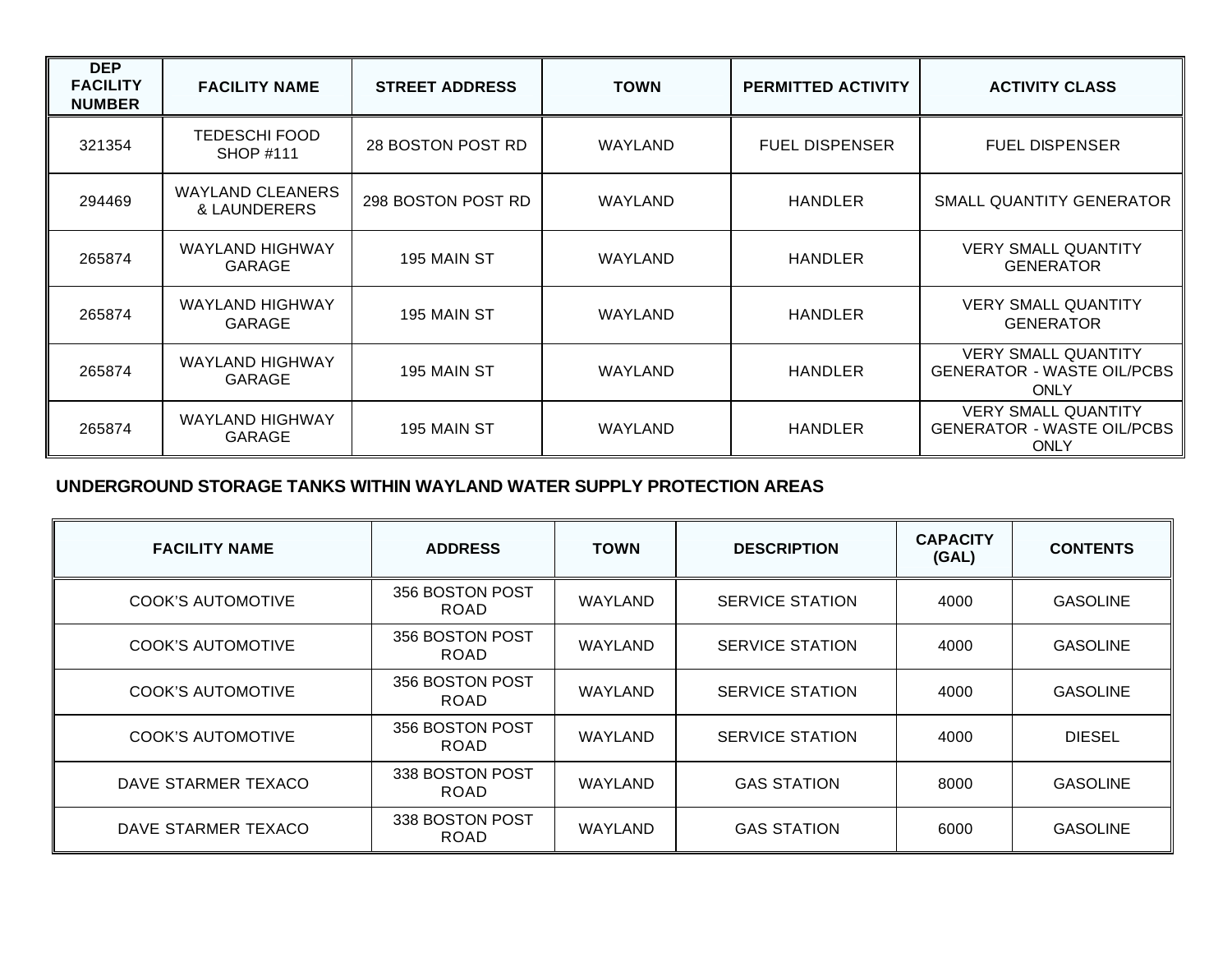| <b>FACILITY NAME</b>        | <b>ADDRESS</b>                 | <b>TOWN</b>    | <b>DESCRIPTION</b>  | <b>CAPACITY</b><br>(GAL) | <b>CONTENTS</b> |
|-----------------------------|--------------------------------|----------------|---------------------|--------------------------|-----------------|
| DAVE STARMER TEXACO         | 338 BOSTON POST<br><b>ROAD</b> | WAYLAND        | <b>GAS STATION</b>  | 4000                     | <b>GASOLINE</b> |
| <b>SHEPARD'S MOBIL</b>      | 268 BOSTON POST<br><b>ROAD</b> | WAYLAND        | <b>GAS STATION</b>  | 6000                     | <b>GASOLINE</b> |
| SHEPARD'S MOBIL             | 268 BOSTON POST<br><b>ROAD</b> | WAYLAND        | <b>GAS STATION</b>  | 5000                     | <b>GASOLINE</b> |
| SHEPARD'S MOBIL             | 268 BOSTON POST<br><b>ROAD</b> | WAYLAND        | <b>GAS STATION</b>  | 5000                     | <b>GASOLINE</b> |
| SHEPARD'S MOBIL             | 268 BOSTON POST<br><b>ROAD</b> | WAYLAND        | <b>GAS STATION</b>  | 3000                     | <b>GASOLINE</b> |
| TEDESCHI FOOD SHOP/EXXON    | 28 BOSTON POST<br><b>ROAD</b>  | WAYLAND        | <b>GAS STATION</b>  | 12000                    | <b>GASOLINE</b> |
| TEDESCHI FOOD SHOP/EXXON    | 28 BOSTON POST<br><b>ROAD</b>  | <b>WAYLAND</b> | <b>GAS STATION</b>  | 10000                    | <b>GASOLINE</b> |
| TEDESCHI FOOD SHOP/EXXON    | 28 BOSTON POST<br><b>ROAD</b>  | WAYLAND        | <b>GAS STATION</b>  | 10000                    | <b>GASOLINE</b> |
| TEDESCHI FOOD SHOP/EXXON    | 28 BOSTON POST<br><b>ROAD</b>  | WAYLAND        | <b>GAS STATION</b>  | 6000                     | <b>DIESEL</b>   |
| <b>WAYLAND COUNTRY CLUB</b> | 121 OLD SUDBURY<br><b>ROAD</b> | WAYLAND        | <b>COUNTRY CLUB</b> | 1000                     | <b>GASOLINE</b> |
| <b>WAYLAND COUNTRY CLUB</b> | 121 OLD SUDBURY<br><b>ROAD</b> | WAYLAND        | <b>COUNTRY CLUB</b> | 500                      | <b>GASOLINE</b> |

For more information on underground storage tanks, visit the Massachusetts Department of Fire Services web site: http://www.state.ma.us/dfs/ust/ustHome.htm

Note: This appendix includes only those facilities within the water supply protection area(s) that meet state reporting requirements and report to the appropriate agencies. Additional facilities located within the water supply protection area(s) should be considered in local drinking water source protection planning.